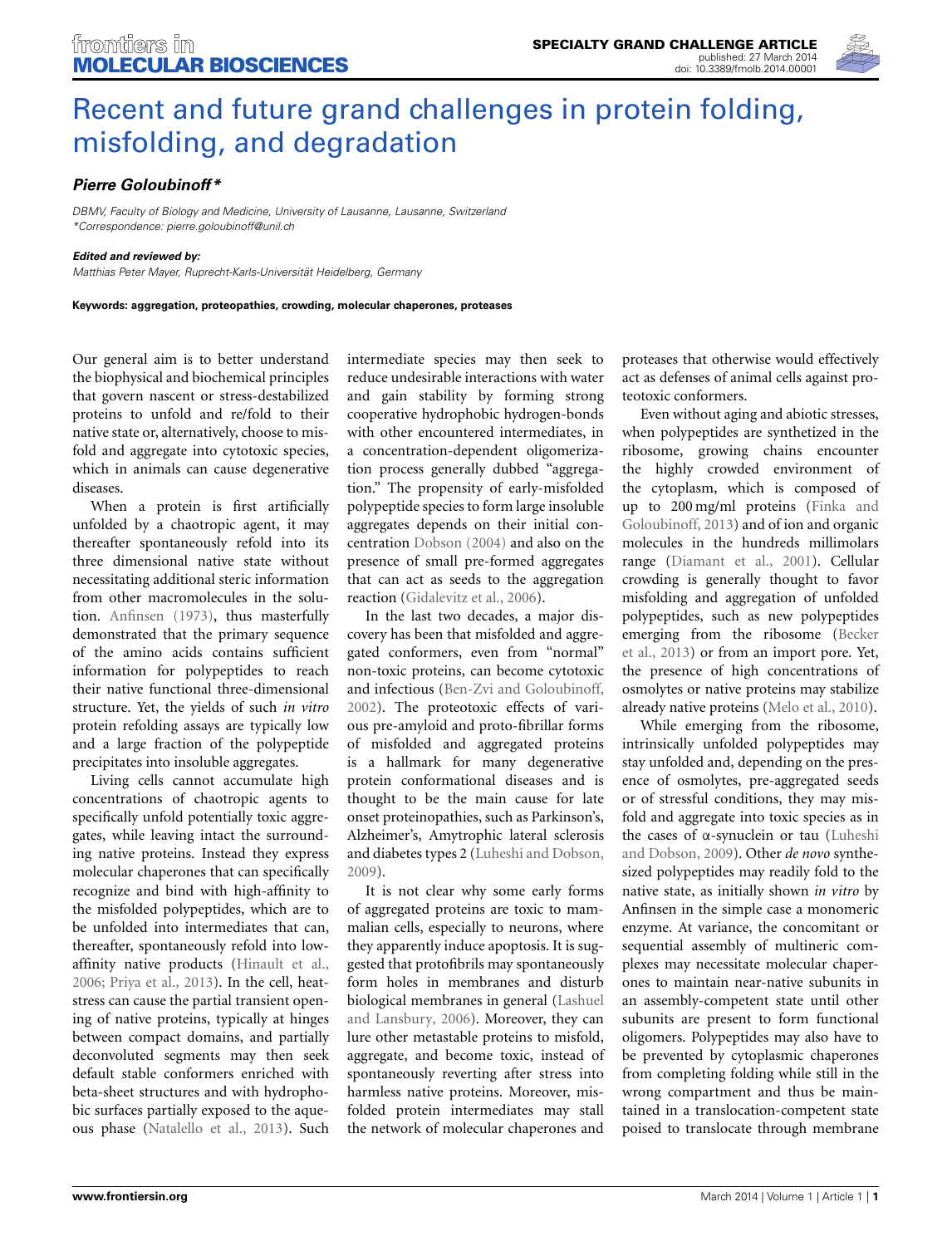

<span id="page-1-7"></span>native functional oligomer (green) is composed from delicate successive processes that can be affected by mutations, chemical modifications, and stress. Under stressful conditions, polypeptides may convert into misfolded and increasingly insoluble aggregates lacking specific biological activities.

pores to the stroma of mitochondria, chloroplasts or the lumen of the *endoplasmic reticulum* (**[Figure 1](#page-1-7)**. green paths).

Depending on the severity of various abiotic stresses, such as heat-shock, or owing to destabilizing chemical modifications or mutations, polypeptides may misfold and aggregate into potentially toxic conformers (**[Figure 1](#page-1-7)**, red paths). Whereas osmolytes and so-called "holding" chaperones may prevent misfolding and aggregation, other chaperones can use the energy of ATP-hydrolysis to forcefully unfold and dissolve stable protein aggregates. Even without ATP hydrolysis, mere binding to particular molecular chaperones can unfold loosely misfolded species, which upon release, can refold to the native state. Thus, unfolding chaperones may provide renewed chances to already misfolded polypeptides to spontaneously refold into native functional proteins (**[Figure 1](#page-1-7)**, black middle arrow). In case the aggregated conformers become irreversibly damaged structurally or chemically, chaperone-gated proteases can use the energy of ATP to forcefully unfold and solubilize aggregates into hydrolysable polypeptides, thereby generating free amino acids to re-synthetize new polypeptides (**[Figure 1](#page-1-7)**, black lower arrow).

*Frontiers in Molecular Biosciences, Protein folding, Misfolding, and Degradation* publishes original biochemical research article addressing the processes of protein synthesis, folding, misfolding, translocation, refolding, assembly, and aggregation, as well as specific mechanisms by which chemical chaperones, molecular chaperones and proteases control cellular protein homeostasis. Of particular interest are physiological cellular processes, such as *de novo* folding and assembly of native complexes, which do not necessarily involve chaperones preventing or reverting protein aggregation. How may chaperones differentiate bound on-pathway nearnative subunits seeking to integrate native oligomers, from off-pathway oligomerorphan subunits that become rapidly degraded?

conformers.

We are primarily interested in biochemical and molecular mechanistic studies addressing how chaperones and proteases use ATP hydrolysis to unfold, disaggregate and promote the native folding or the degradation of stably misfolded and aggregated proteins species and about the principles governing partitioning between the "rehabilitation" of misfolded proteins by unfolding and disaggregating chaperones, and "recycling" of misfolded proteins by unfolding proteases [\(Suraweera et al., 2012](#page-2-6)). We are also interested in proteomic biochemical and structural studies addressing the ways by which various misfolded and aggregated proteins accumulate in cells, and in the *in vivo* imaging of protein misfolding and amyloid

accumulation in degenerative tissues and

## **ACKNOWLEDGMENTS**

whole organisms.

This project was financed by Swiss National Science Foundation 490 Grant 140512/1.

## **REFERENCES**

can prevent and actively repair structural damages in reversibly damaged aggregates, proteases can degrade and recycle irreversibly damaged protein

- <span id="page-1-0"></span>Anfinsen, C. B. (1973). Studies on the principles that govern the folding of protein chains. *Science* 181, 223–230.
- <span id="page-1-6"></span>Becker, A. H., Oh, E., Weissman, J. S., Kramer, G., and Bukau, B. (2013). Selective ribosome profiling as a tool for studying the interaction of chaperones and targeting factors with nascent polypeptide chains and ribosomes. *Nat. Protoc.* 8, 2212–2239. doi: 10.1038/nprot.2013.133
- <span id="page-1-3"></span>Ben-Zvi, A. P., and Goloubinoff, P. (2002). Proteinaceous infectious behavior in nonpathogenic proteins is controlled by molecular chaperones. *J. Biol. Chem.* 277, 49422–49427. doi: 10.1074/jbc.M209163200
- <span id="page-1-5"></span>Diamant, S., Eliahu, N., Rosenthal, D., and Goloubinoff, P. (2001). Chemical chaperones regulate molecular chaperones in vitro and in cells under combined salt and heat stresses. *J. Biol. Chem.* 276, 39586–39591. doi: 10.1074/jbc.M103081200
- <span id="page-1-1"></span>Dobson, C. M. (2004). Principles of protein folding, misfolding and aggregation. *Semin. Cell Dev. Biol.* 15, 3–16. doi: 10.1016/j.semcdb.2003.12.008
- <span id="page-1-4"></span>Finka, A., and Goloubinoff, P. (2013). Proteomic data from human cell cultures refine mechanisms of chaperone-mediated protein homeostasis. *Cell Stress Chaperones* 18, 591–605. doi: 10.1007/s12192-013-0413-3
- <span id="page-1-2"></span>Gidalevitz, T., Ben-Zvi, A., Ho, K. H., Brignull, H. R., and Morimoto, R. I. (2006). Progressive disruption of cellular protein folding in models of polyglutamine diseases. *Science* 311, 1471–1474. doi: 10.1126/science.1124514